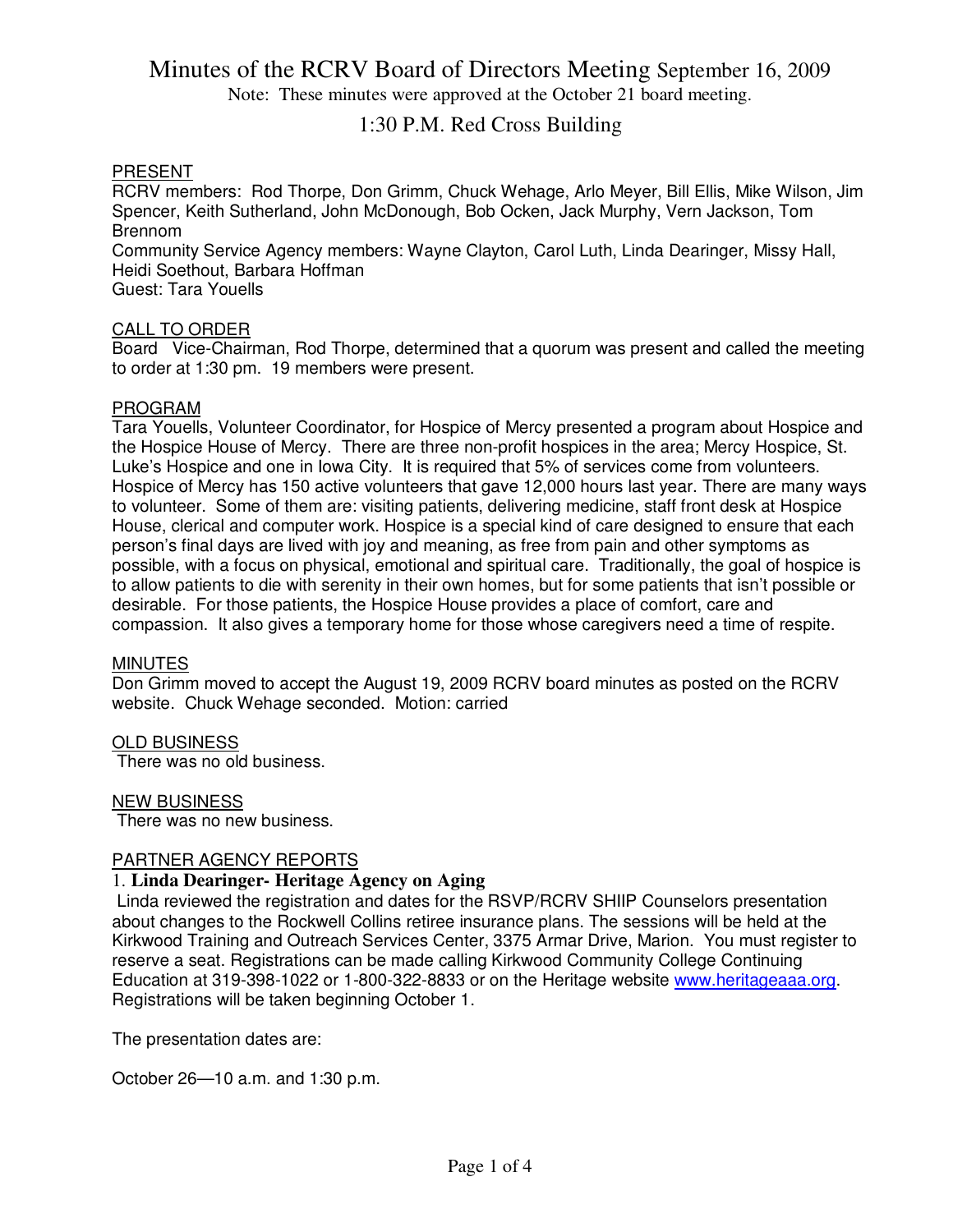Note: These minutes were approved at the October 21 board meeting.

October 27—10 a.m. and 1:30 p.m.

October 29—10 a.m. and 1:30 p.m.

October 30—10 a.m. and 1:30 p.m.

November 2—10 a.m. and 1:30 p.m.

November 3—10 a.m. and 1:30 p.m.

Linda also talked about a future TRIAD conference for Law Enforcement officers and Tom Brennom presenting information on "identity theft"

Linda stated that the Senior Living Trust ended June  $30<sup>th</sup>$  which is affecting many programs in the area such as Aging Services and Witwer Senior Center.

### 2. **Carol Luth- Vision in Motion, Spanda, Inc.**

Spanda Inc. Report:

Eye Care International: The team is set travel to KipKaren, Kenya on October 7<sup>th</sup> through October  $18<sup>th</sup>$ . If interested in following the preparations and live blog posts while in Africa, log onto www.spandainc.blogspot.com.

Metro North Rotary is sponsoring a wine tasting event this Thursday at First Avenue Wine House from 5-7 pm. Proceeds will benefit Eye Care Kenya.

Cedar Rapids Vision In Motion: Preparations are underway for our second annual CEU conference, which will be held on January 30, 2010, at the Kirkwood Continuing Education Center. The theme is "Training Your Brain to See Again". We will be focusing on patients with neurologically related vision impairments as well as appropriate treatment strategies.

This year's key note speakers are Diana Eastburn-Ludlam , BS, COVT and Dr. Ken Cuiffreda, OD, Ph.D. from SUNY State College of Optometry in New York. They are both nationally recognized experts in the field of vision rehabilitation.

To date, we have served four patients through the Rockwell Grant.

And, thanks to Arlo Meyer for helping us with making some adapted lap tables for our low vision clients.

### **3. Wayne Clayton- Options of Linn County**

Just a reminder that the annual Abilities in Action Conference/Assistive Tech Expo will be held on Oct 7 at the Continuing Ed building at the Kirkwood College campus. RCRV and Options will share a display table and share information with people attending the conference during breaks and lunch times.

# **4. Missy Hall- Red Cross**

Missy reported on the "Battery Up" program to replace batteries in smoke detectors for the elderly and low income. Volunteers are teaming up with Firefighters who will be replacing the batteries and installing a smoke detector if needed. There is no charge for this service. More information and sign-up will be at the RCRV Project meeting tomorrow, Thursday, September 17.

# **5. Heidi Soethout- Sixth Judicial District**

Heidi was welcomed back and had no report today.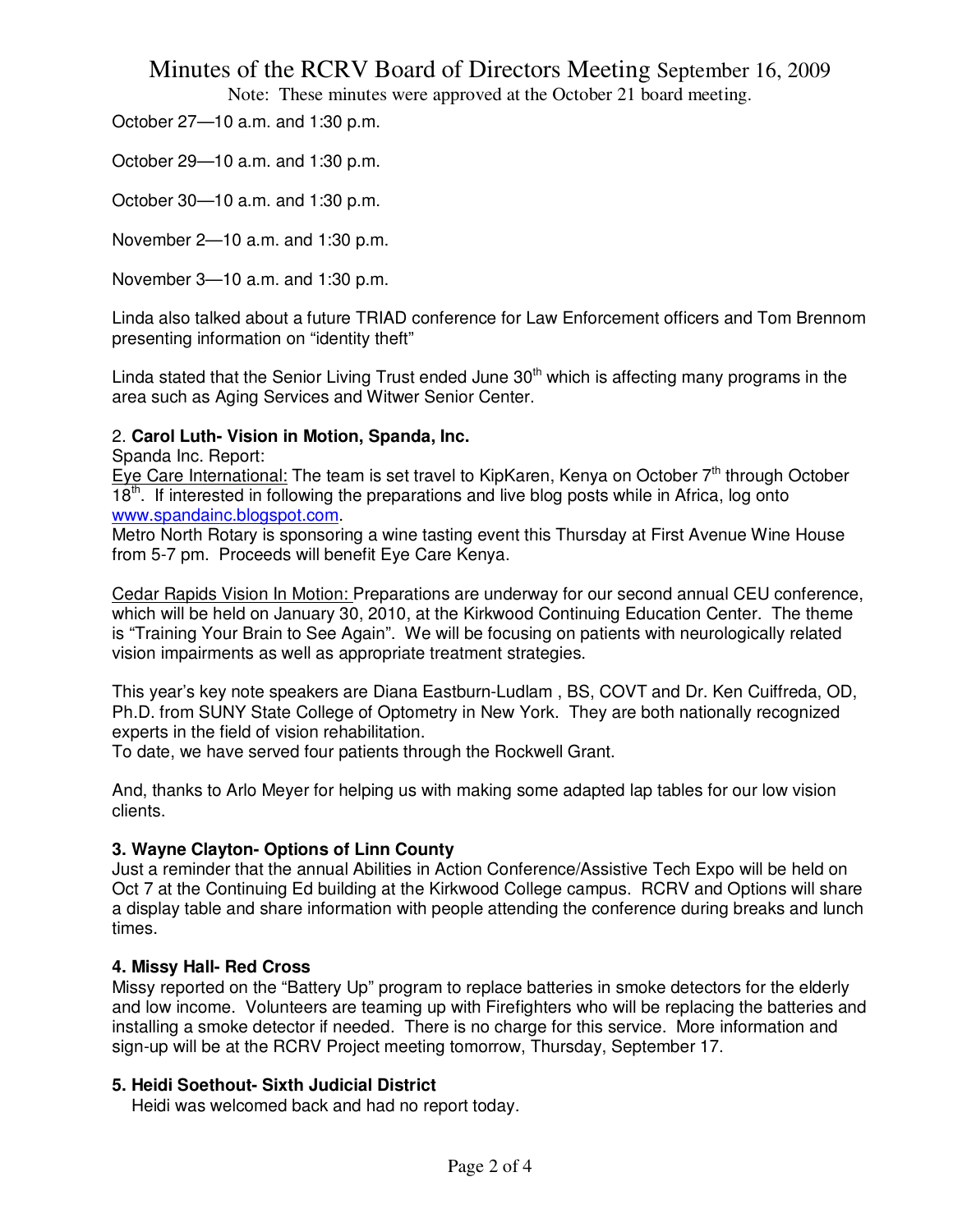Note: These minutes were approved at the October 21 board meeting.

## **6. WRAP- Don Grimm**

Don reported that he is working on the 12 page application for the 501(C) 3 status.

## **7. Barbara Hoffman- RSVP**

### **America Reads**

 $\circ$  RSVP is one of the sponsors for *America Reads*- a national challenge to improve literacy in elementary school age children. Dates are: **October 22** to read at Linn-Mar Community, Marion Independent and Metro Catholic schools; **October 23** to read at Cedar Rapids and College Community schools. You choose the district, school, grade level and time.

### **RSVP Volunteer Recognition Event**

o Date: to put on your calendars: Friday October 16, 2009 8:30-10:30 at KTOS Speaker: Kent Stock The movie The Final Season is based on his story as coach Olivet Mission Clothes Closet is the designated partner agency for contributions of mittens and socks this year.

### RCRV COMMITTEE CHAIR REPORTS

### **1. Community Projects- John McDonough**

\* I would like to thank Don Grimm, Jim Spencer, and Chuck Wehage for taking care of my responsibilities during my recent surgery and recuperation period at both St Luke's and at RCRV.

\* We are still doing lots of design and build of wheelchair ramps for our community

\* Several RCRV members are supporting the First Tech Challenge Program with the University of Iowa.

- \* Testing of the new trail counter design continues.
- \* Judy Wirth continues to crochet afghans for Geneva Towers' residents.
- \* The TV Conversion program has been completed.
- \* John Wauer set up the Mayor's Bike Ride.

\* Cliff Koop still is in the Astronaut Board Building business for the Witwer Therapy Center.

\* Who is answering the RCRV telephone message service? I have not heard from Ralph Arens in quite a while. Jim Spencer volunteered to clear the answering machine and undertake necessary actions.

If you can dream it, we can do it.

### **2. Data Base Committee Report- Jim Klein**

Bill Ellis reported that the database is up to date.

## **3.Recruiting/Retention - Barbara Hoffman**

Volunteer data: August hours: 90 have reported 2,664 hours Total for 2009 through August